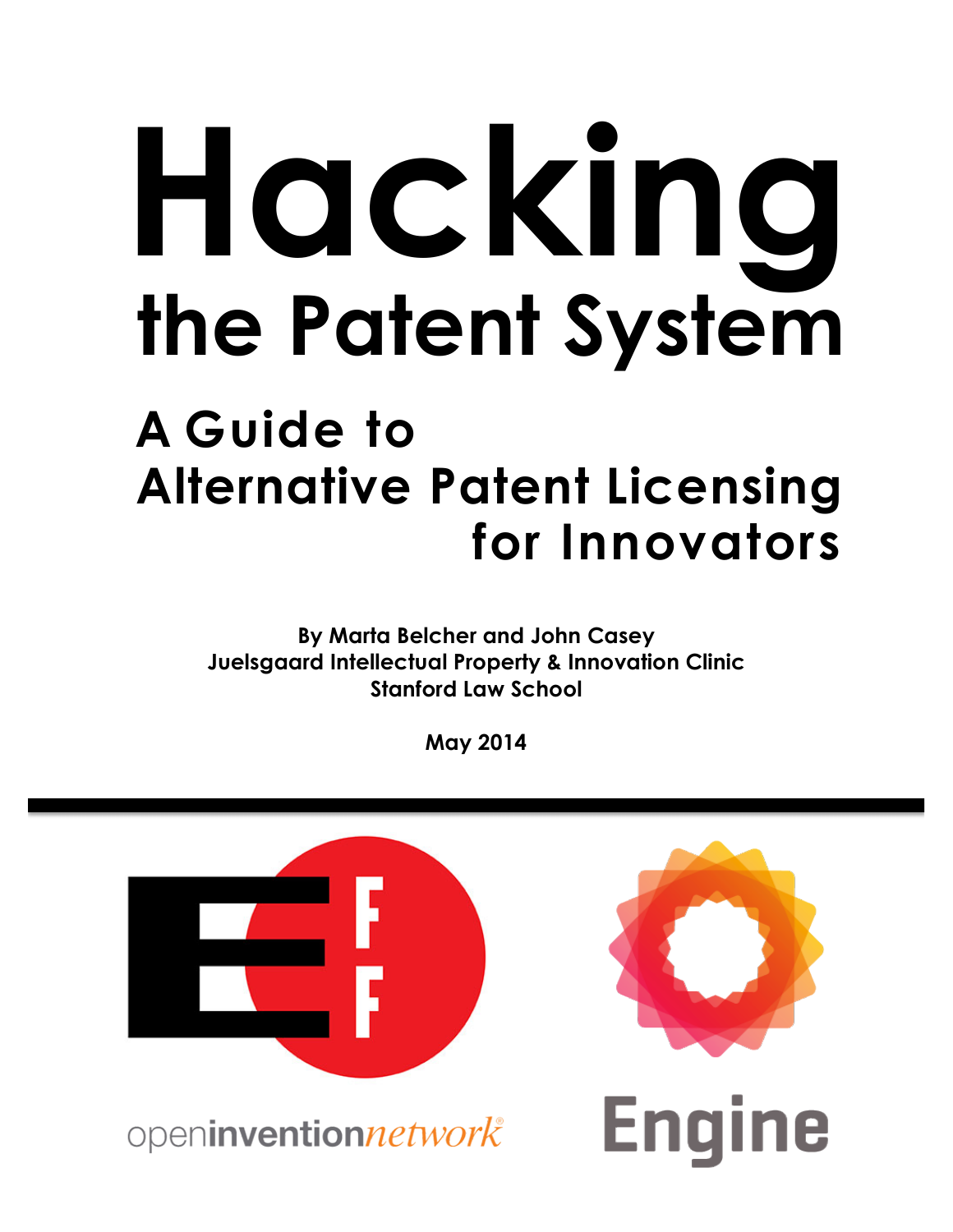# **Table of Contents**

| Innovators Are Hacking the System to Use Patents for Good1 |
|------------------------------------------------------------|
| Opting Out of the Patent System May Not Solve the Problem2 |
|                                                            |
|                                                            |
|                                                            |
|                                                            |
|                                                            |
|                                                            |
|                                                            |
|                                                            |
|                                                            |
|                                                            |



**This work is licensed under a [Creative Commons Attribution 4.0 International License](http://creativecommons.org/licenses/by/4.0/)**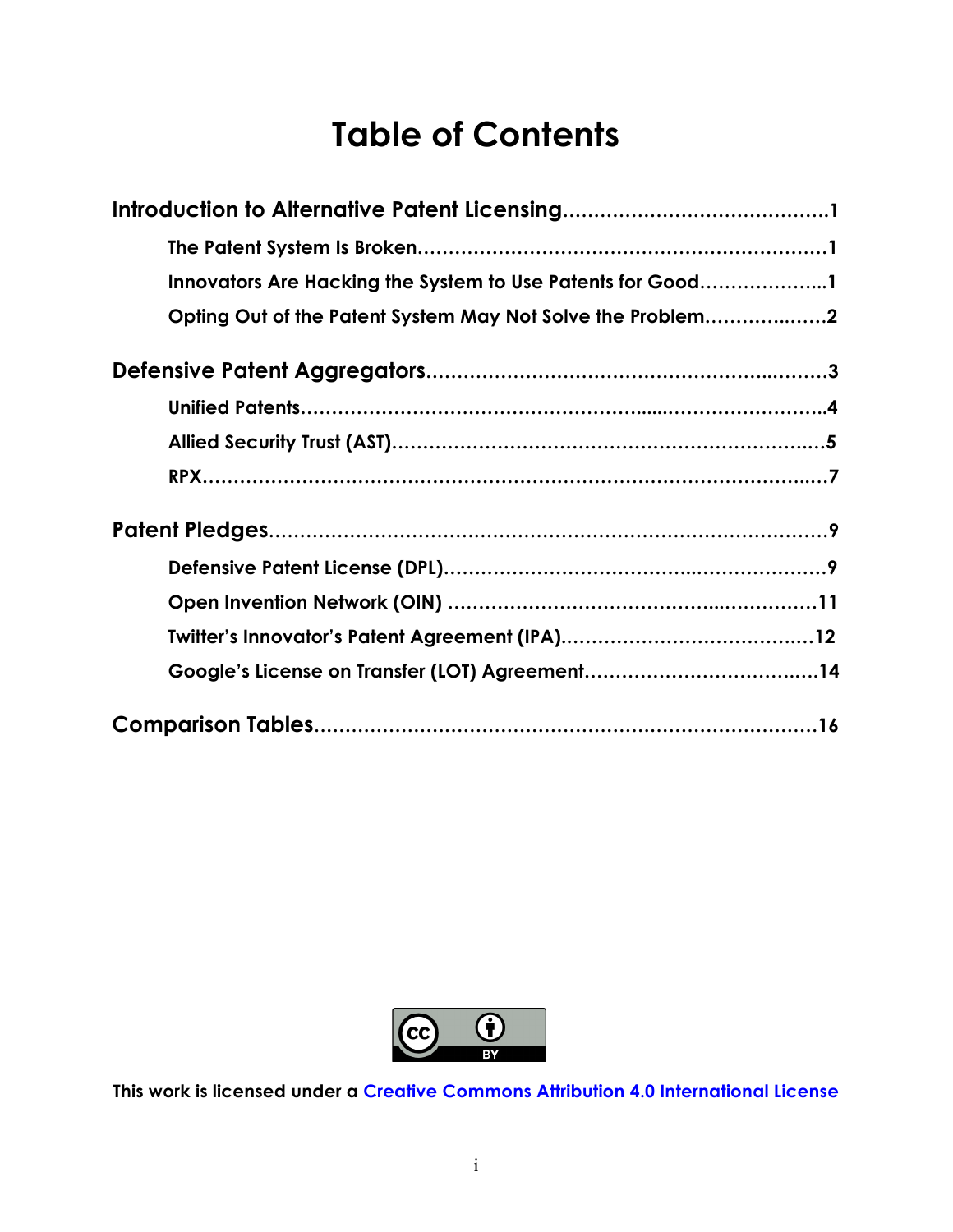# <span id="page-2-0"></span>**Introduction to Alternative Patent Licensing**

The patent system is intended to incentivize innovation, but the current system often does the opposite. The traditional model of patent licensing—whereby a company pays a patent owner to license an invention that the company legitimately uses—has been hijacked by non-practicing entities ("patent trolls") and other aggressive patent holders who assert overbroad patents that never should have been granted in the first place. Within this broken patent regime, companies are increasingly hacking the system—that is, finding alternatives to the traditional patent licensing model in order to both promote open innovation and protect the companies themselves. These patent system hacks can be organized into two broad categories: (1) defensive patent aggregators, which pool member companies' resources to defensively purchase patents for the group and to fight patent trolls, and (2) patent pledges, whereby companies opt to openly and defensively license their patents to others. This paper provides a guide to these alternative patent licensing options for small companies and startups that care about protecting themselves and not making a broken patent system any worse.

## **The Patent System Is Broken**

The core purpose of the patent system is to incentivize innovation. Patents give inventors monopolies over their inventions for a period of time in order to allow inventors to recoup the costs of R&D and to generate profits that reward inventors' efforts—thereby encouraging future investments. In exchange, patentees dedicate their inventions to the public domain once their patents expire.

Yet, in many high-technology industries today, the patent system is a [scourge on innovation.](https://www.eff.org/patent) Patent trolls buy overbroad patents, often from bankrupt companies, for the sole purpose of extorting licensing revenues from companies that are actually innovating and creating new products. Overworked patent examiners increasingly grant overbroad, obvious, and non-novel patents—particularly on [software. S](https://www.eff.org/deeplinks/2014/03/why-patent-office-so-bad-reviewing-software-patents)ome companies aggressively assert their patent portfolios to keep legitimate competitors out of the market entirely. Small companies are particularly vulnerable, since th[e cost](https://www.eff.org/issues/how-patents-hinder-innovation) of fighting a lawsuit (even a flagrantly frivolous one) could easily put a startup out of business. Faced with the constant threat of crippling litigation, small companies often perceive their best—or only—option to be laying low and hoping to stay off patent holders' radar.

## **Innovators Are Hacking the System to Use Patents for Good**

Fed up with the patent mess left by Congress and the courts, companies are collaborating to formulate private solutions. These patent licensing alternatives broadly fit into two categories: defensive patent aggregators and patent pledges.

Defensive patent aggregators use membership fees to purchase patents and give perpetual licenses to members so that future owners of the patents (should the organization subsequently sell the patents) cannot sue members for infringement. Defensive patent aggregators are different from trolls because they buy patents solely for defensive purposes and promise never to assert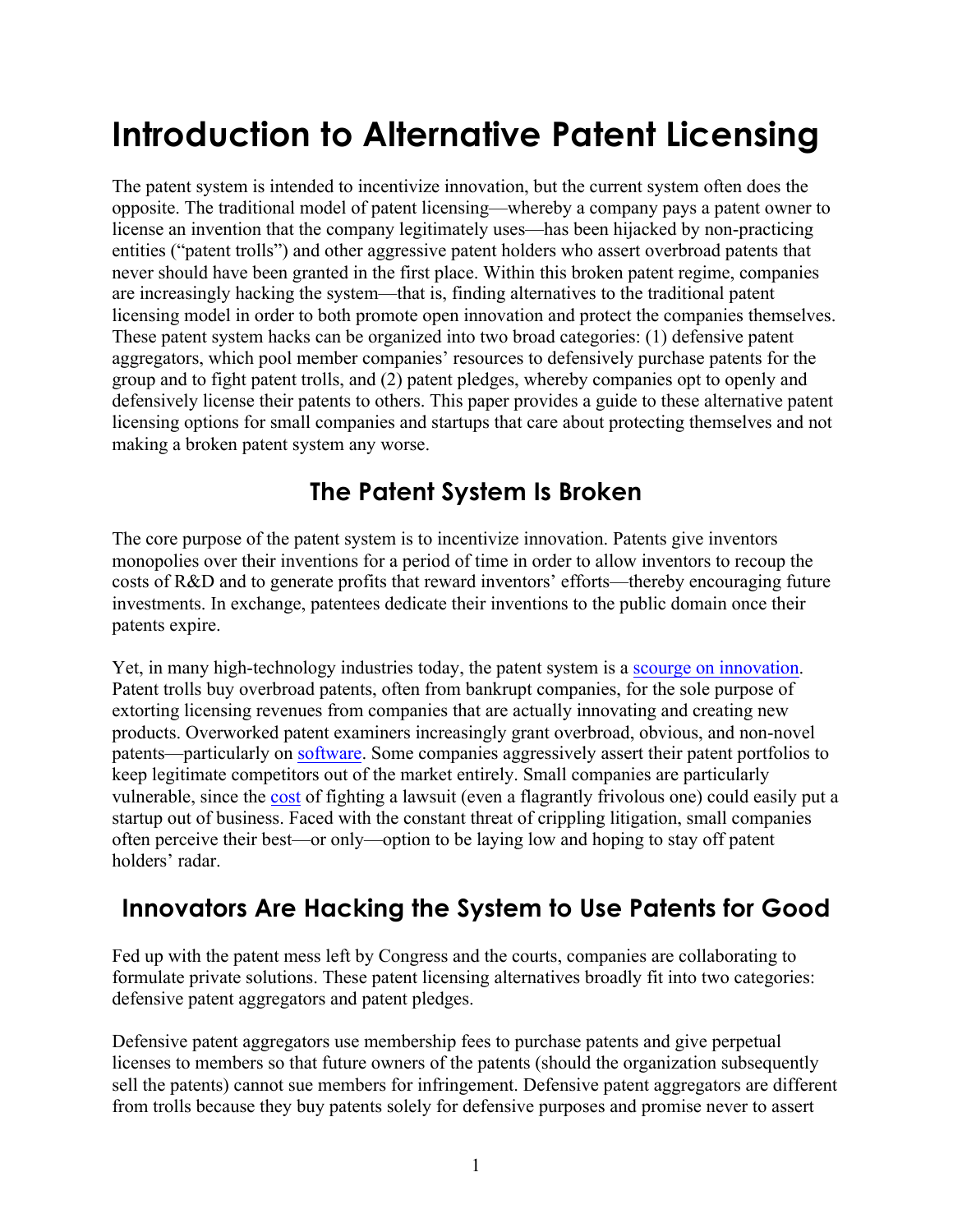<span id="page-3-0"></span>the patents they own. These defensive patent aggregators include Allied Security Trust, which uses a bidding system to distribute the cost of purchasing each patent among the members who are most interested in each patent; RPX, which buys patents and patent rights on behalf of all of its members; and Unified Patents, which focuses its patent purchases on specific technology areas.

Patent pledges are public commitments that companies make to license their patents in a manner that supports open innovation. By committing to the Defensive Patent License, for example, companies opt into a network in which each company has promised not to sue any other company in the network for patent infringement, except defensively. The Open Invention Network owns hundreds of patents that it licenses for free to any company that promises never to assert its own patents against Linux technology. Companies can also make pledges unilaterally. For example, in its Innovator's Patent Agreement, Twitter makes a commitment to its employee inventors that it will not make offensive use of any patent without the inventor's permission. Finally, through Google's License on Transfer Agreement, participants agree to license their patents to all other participating companies, but each license only becomes effective if the patent is transferred to a third party.

Each option described in this paper has tradeoffs both for individual companies and innovation as a whole. Patent pledges, for example, make a powerful public statement about a company's values, and can attract talent and publicity. On the other hand, pledging to openly license a patent might lower the patent's market value and, consequently, the company's value for potential buyers and investors. Defensive patent aggregators require annual membership fees that may be prohibitively expensive for some companies, but the licenses and patent intelligence services that come with membership may be well worth the cost for others. This paper explores these options and analyzes some of the drawbacks and benefits of each for small companies and startups, with the understanding that every company must consider its own unique situation in deciding whether to participate in any (or all) of these alternatives to traditional patent licensing.

## **Opting Out of the Patent System May Not Solve the Problem**

Many of the patent licensing alternatives described in this paper—particularly patent pledges assume that participants have obtained patents of their own. However, many innovators who have understandably lost faith in the patent system have opted out by declining to seek patents on their own inventions.

There are many reasons that companies may opt out of the patent system. Obtaining a single patent can cost [\\$20,000](https://www.eff.org/patent) in legal fees, if not more, and the process can take years. Some conscientious employees may be reticent to patent their inventions and assign them to the company out of fear that the patents will later be abused. Once a patent is obtained, asserting it offensively may reflect poorly on the company, alienating current and potential employees as well as the public. If the company were to fail, the patents would likely be sold, and might ultimately fall into the hands of a troll.

However, for companies that are concerned with both self-preservation and furthering innovation, there may be some inherent benefits of obtaining patents in the first place: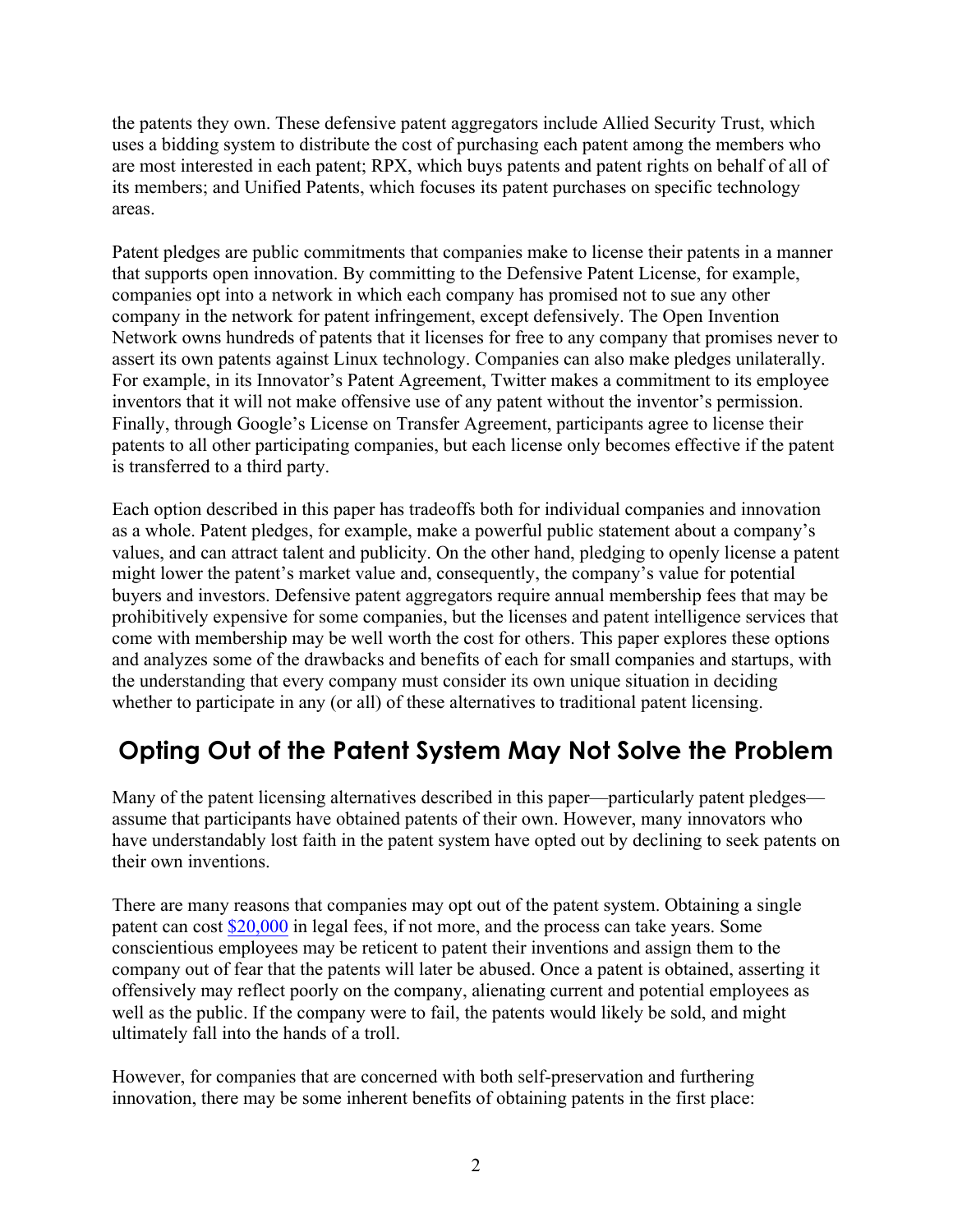- <span id="page-4-0"></span>• First, patents can be used defensively in infringement lawsuits brought by competitors. Defendants in patent infringement lawsuits can countersue the plaintiff for infringing one of the defendant's own patents. This, of course, assumes that the plaintiff has products of its own that could infringe, which is not the case with trolls or other non-practicing entities like universities—but it makes patents valuable for defending against litigious competitors as well as deterring lawsuits from competitors in the first place.
- Second, patenting an invention clarifies the prior art and can help prevent future patents on overbroad or obvious technologies. All patented inventions must be novel and nonobvious. When determining whether to grant a patent, patent examiners in the U.S. Patent and Trademark Office look for "prior art" that evidences that the technology had been invented before or is obvious in light of previous inventions. Patent examiners have limited time to conduct their research, however, and often miss important prior inventions. One of the most important sources for identifying prior art is other patents. Patenting an invention thus helps clarify who invented what, and can help to prevent bad, obvious, or overbroad patents from being granted in the future.
- Third, patenting an invention may help prevent others from claiming it as their own. Keeping an invention a secret rather than patenting it runs the risk that another company could independently invent and try to patent the same thing. (Patent law includes a prior use defense, but only if the original inventor was using the invention more than one year before the subsequent inventor filed its patent, and even then there are limitations to how the original inventor can use the technology.) Original inventors can also simply publicly disclose the invention without filing a patent application, which may serve as prior art to prevent others from patenting the disclosed invention.

For companies that choose to obtain patents rather than opting out of the patent system entirely, the alternative patent licensing options described in this paper provide opportunities both to engage with the patent system and to use patents for good.

# **Defensive Patent Aggregators**

Defensive patent aggregators use the pooled resources of member companies to purchase patents that may otherwise have been purchased by trolls or aggressive companies and asserted against members. After purchasing each patent, aggregators grant perpetual licenses to their members, so that even if the patent later falls into a troll's hands, the patent can never be asserted against those members. Aggregators typically charge an annual membership fee that is calculated based on each company's size. Many aggregators also offer patent intelligence and other services to members.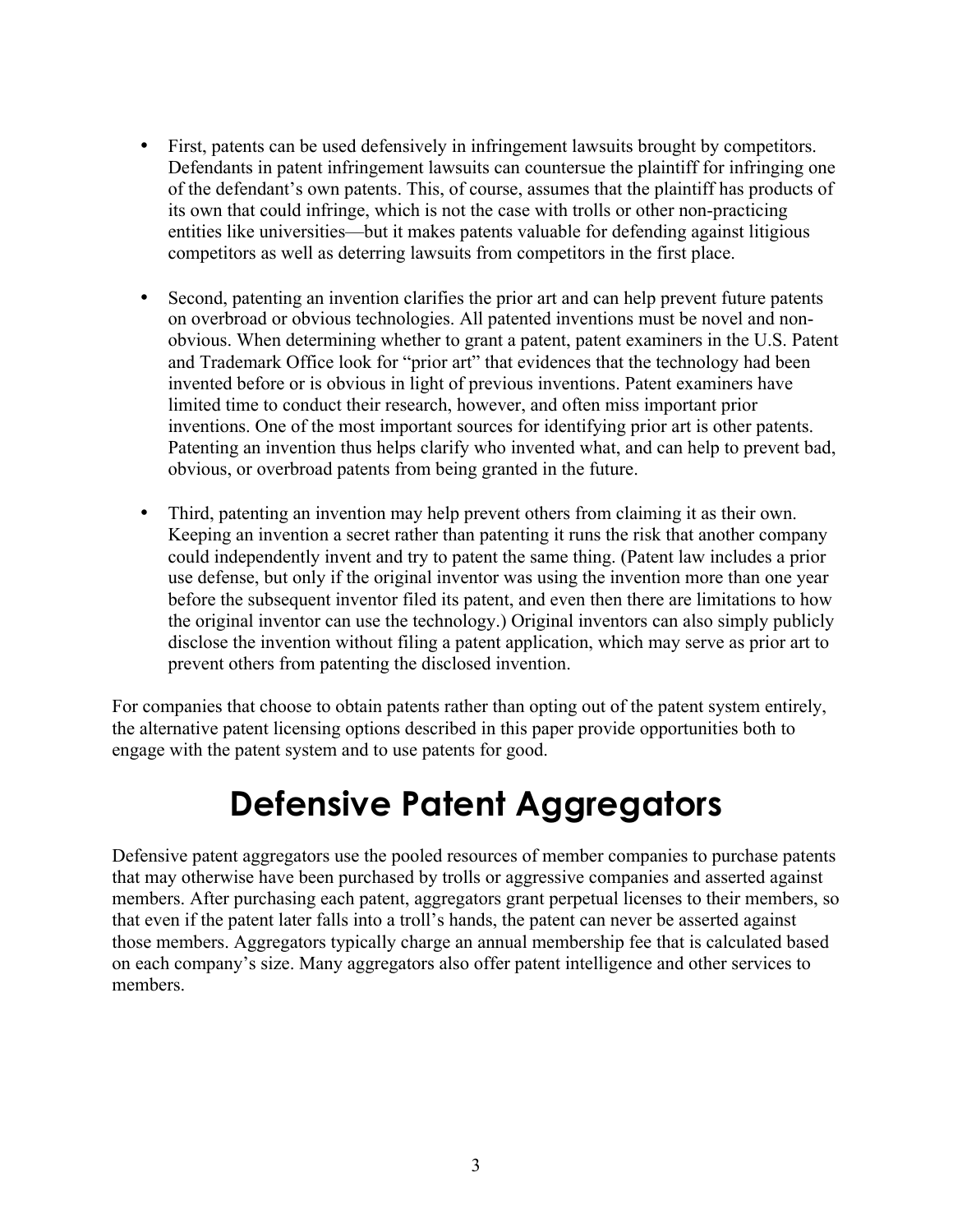## **Unified Patents**

#### **What It Is**

<span id="page-5-0"></span>[Unified Patents](http://unifiedpatents.com/) is a subscription-based patent risk management organization. Unified groups companies of all sizes into "Micro-Pools" or "Zones" that protect a specific technology area, and works to defend each Zone's protected technology from patent trolls.

Unified was founded in 2012 by former Intuit Head of IP Litigation Kevin Jakel, with founding members including Google and NetApp. Its first two Zones focused on protecting cloud storage and mobile payment technologies.

#### **How It Works**

For an annual subscription fee, companies can join a Zone that focuses on protecting a particular technology area from patent trolls. Subscription fees vary based on the company's size, but startups can join for free as of the time of writing. The cost of joining for non-start-ups has not been made public.

Unified uses each Zone's subscription fees to monitor troll activity, investigate prior art, challenge troll-owned patents in the U.S. Patent and Trademark Office through ex-parte reexamination and *inter partes* review, and purchase patents before trolls can (but never to purchase patents *from* trolls). When Unified purchases a patent, all Zone members receive an immediate, perpetual license to that patent.

Unified's model relies on the participation of start-ups, understanding that small companies are often the first to receive troll demand letters and the most vulnerable targets. By encouraging start-ups to participate with low-cost (or free) membership, Unified gains valuable insight into troll demand letter campaigns as soon as they begin. Furthermore, when start-ups participate in Unified Patent, they are (theoretically) less vulnerable to troll demands, limiting the number of easy troll targets.

#### **Pros**

- Unified encourages start-ups and small companies to participate by taking into account company size in calculating membership fees, and (as of the time of writing) offering membership to start-ups for free. However, information about the cost of membership for non-start-ups is not currently publicly available.
- By partnering small companies with some of the world's largest tech companies in each zone, startups can benefit from larger companies' purchasing power, while larger companies benefit from early insight into troll activities.
- Unified focuses its efforts on narrow technology areas, unlike defensive patent aggregators that broadly acquire any high-risk patents. This is ideal for start-ups and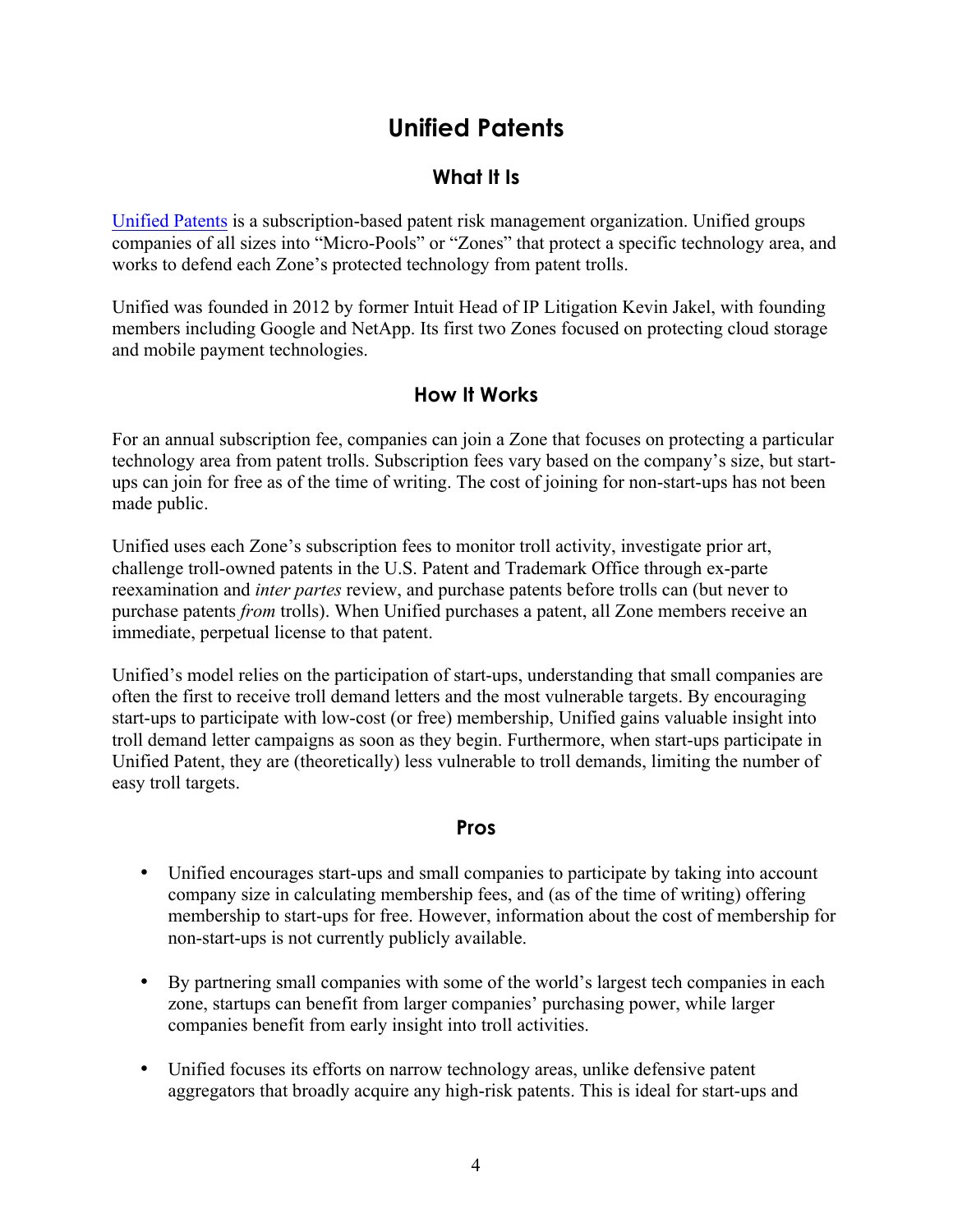<span id="page-6-0"></span>small companies that operate in a specific technology space, as their membership fees and resources are used to protect only what they care about.

- Unified makes all decisions regarding whether and when to challenge a patent in *inter partes* review. While this means that members do not have say in these decisions, it should allow members to benefit from *inter partes* review of dubious patents without becoming the "real parties-in-interest" in the review. A "real party-in-interest" in an *inter partes* review of a patent cannot later defend a patent infringement lawsuit using any argument that could have been (but wasn't) raised during the *inter partes* review.
- Unified refuses to buy patents from trolls, so members can be comforted that their membership fees will never even indirectly support troll activities.
- Members do not give up any of their own patent rights, nor are they required to license their own patents to other Zone members.

#### **Cons**

- The narrow, technology-specific Zone approach means that not all companies will fit within one of Unified's Zones of protected technology.
- Unified refuses to buy patents from trolls, so members won't benefit from dangerous patents being taken directly out of trolls' hands.
- Compared to RPX, Unified currently has fewer patent assets and less patent-purchasing activity.

## **Allied Security Trust (AST)**

#### **What It Is**

[Allied Security Trust \(AST\)](http://www.alliedsecuritytrust.com/) acquires patents on behalf of its member companies based on a bidding system that distributes the cost of each patent among only those companies that are interested in purchasing it.

Principle members include Google, IBM, Intel, Oracle, Philips, and Sony.

#### **How It Works**

Companies pay an annual fee for AST membership. Though the amount of the fee is not publicly available, it [appears](http://books.google.com/books?id=-W1EAAAAQBAJ) that the cost is around \$200,000 per year and is not adjusted based on company size. Members can then participate in a bidding process through which AST makes patent-purchasing decisions.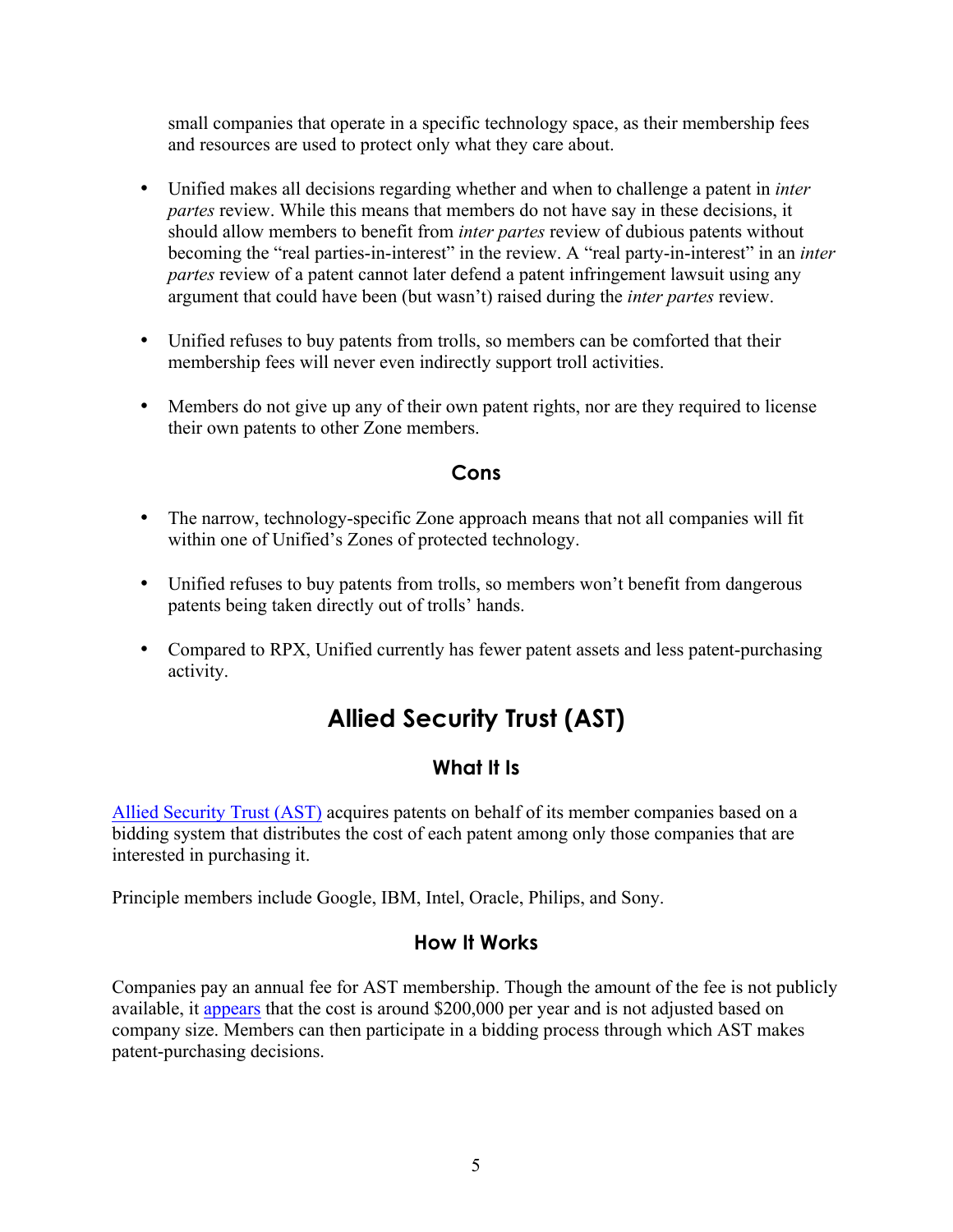When making purchasing decisions, AST investigates each patent, then sends out an analysis of the patent to members that might be interested in the patented technology. After reviewing the patent analysis, an AST member may decide to bid on the patent through AST. Without divulging identifying information, AST communicates common interest to other members and figures out how the cost of the patent can be spread out between interested members. A typical AST purchase involves three or four member companies splitting the cost of the patent. Members thus share the cost of acquiring useful patents while controlling the amount they bid and maintaining anonymity under most circumstances.

Once a patent or portfolio is acquired, the AST members that funded the purchase receive a perpetual, irrevocable, non-exclusive license that continues even if the companies leave AST. A member company that did not participate in the initial acquisition may obtain a subsequent license through a Subsequent License Option (SLO). The licensing fee for an SLO is always equal to the highest price paid by one of the initial funders. The proceeds from the SLO are then given to the original bidders, spread out proportionally based on the amount each bidder originally contributed. New members are allowed to take an SLO to any portfolio currently owned by AST.

AST engages in a "catch, license, and release" model for patents rather than aggregating patents. AST purchases a patent, licenses it to members, and then sells the patent (with the licenses still remaining in effect under all future owners), and splits the proceeds among the members that funded the acquisition.

#### **Pros**

- AST avoids the "one size fits all" aggregation model by allowing members to bid only on the patents they want rather than paying for licenses in technology areas irrelevant to their businesses.
- If a member leaves AST, the patents they have licensed go with them, which gives companies flexibility to leave.
- AST purchasing decisions move quickly, and the "delivery date" of a patent is within a few days of an accepted offer, which can be an advantage for fast-paced companies.
- Members include some of the world's largest tech companies, which means smaller companies can benefit from their purchasing power.
- In addition to getting a license to the patent, early bidders get money back when other member companies later license the patent, and when AST ultimately sells the patent.
- Members do not give up any of the rights to their own, non-AST patent portfolios, nor are they required to license their own inventions to other members.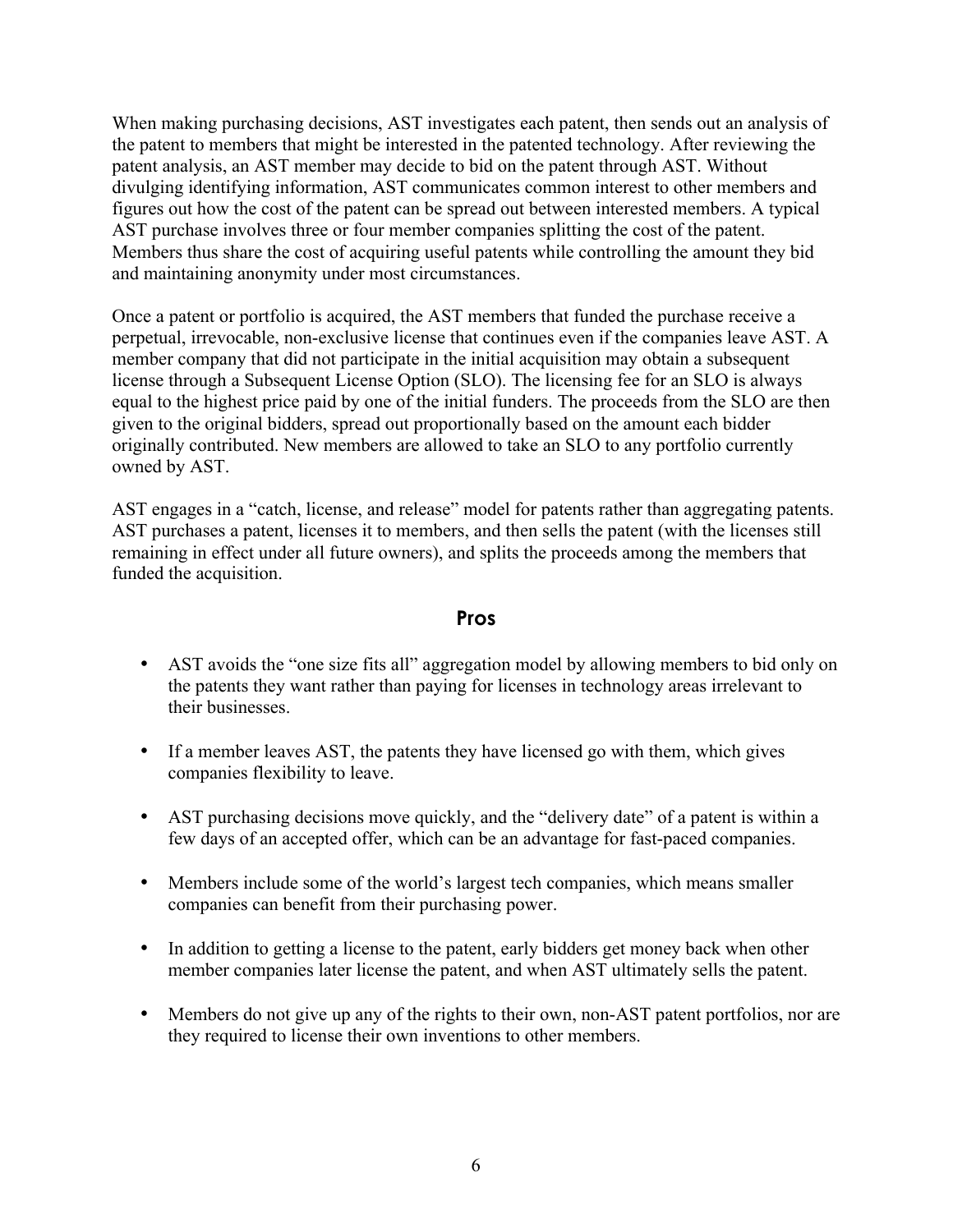#### **Cons**

- <span id="page-8-0"></span>• For privacy-sensitive companies, AST conducts most of its transactions completely anonymously. However, when AST sells patents on the open market, the name of the patent's licensees can be disclosed to potential buyers against the member's will (by a majority vote of other members).
- In order to speed up the "delivery date" of patent purchases to a few days after an accepted offer and to lower the transactions costs, AST seeks little in the way of warranties and representations when making patent purchasing decisions.
- AST buys and sells patents on the open market, which means that AST may be feeding patent trolls by buying patents from them, and that the patents AST owns may later fall into the hands of trolls. AST members have perpetual licenses to these patents and cannot be attacked with these patents, but members with strong anti-troll convictions may take exception to the idea of indirectly doing business with trolls.
- While the amount of the annual membership fee is not publicly available, it appears that the fee is not adjusted based on the size of the member company.

#### **RPX**

#### **What It Is**

[RPX](http://www.rpxcorp.com/) is a membership-based patent risk management service that acquires patent rights to license to members for defensive purposes, provides patent intelligence, and offers insurance policies to cover the legal and settlement costs of being sued for patent infringement.

RPX was founded in 2008 by John Amster and Geoffrey Barker, both former vice presidents of controversial patent assertion entity Intellectual Ventures. As of January 2014, 168 companies ar[e members,](http://www.rpxcorp.com/rpx-client-network) including Google, Microsoft, Oracle, and Intel.

#### **How It Works**

Companies join RPX for an annual membership fee calculated based on the company's size. As of 2014, annual fees range from [\\$85,000 to around \\$7 million.](http://files.shareholder.com/downloads/ABEA-5XYKB4/0x0x523306/4CC42999-6166-4C95-8192-9CE54759BE8D/RPXQ3Invest_Web.pdf) Each member receives a license to all patent rights that RPX owns. These licenses last for as long as the company remains a member of RPX, with licenses becoming perpetual after a certain number of years of membership. Members also gain access to the RPX client portal—an online resource with detailed profiles of NPEs, overviews of the litigation history and chain of title of individual patents, and other market intelligence. Members do not give up any of their own patent rights, nor are they required to license their own patents to other members.

To date, RPX has spent \$750 million on acquiring patents and patent rights for its members. RPX purchases rights to high-value or high-risk patents on the open market—sometimes only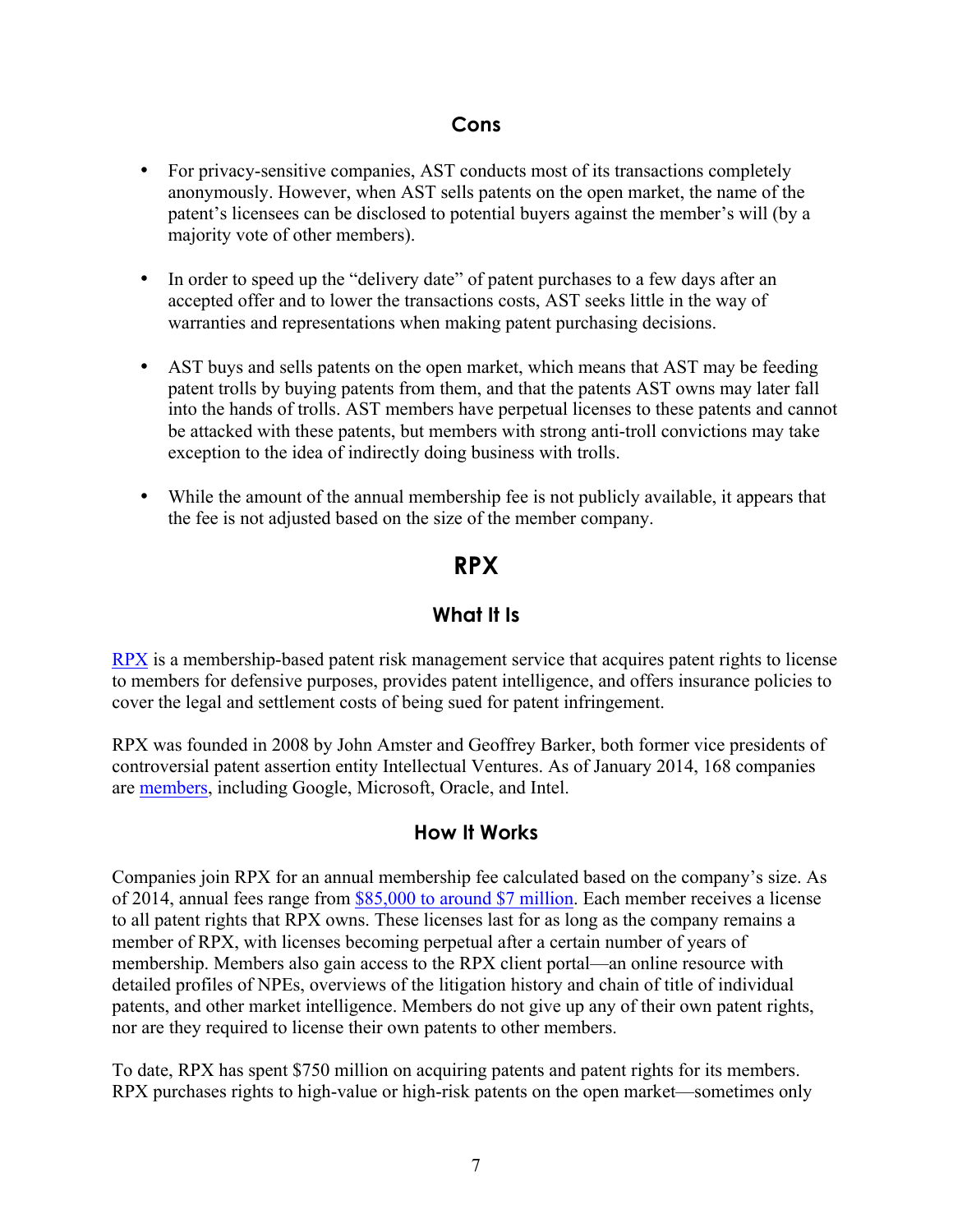buying licenses for its members, and sometimes acquiring the entire patent, which preempts trolls from buying the patent. RPX also buys patent rights out of active litigation in which its members are defendants, claiming to have intervened to secure dismissals for clients more than [430](http://www.rpxcorp.com/why-join-rpx) times.

RPX recently launched a litigation insurance offering for smaller companies that covers the legal and settlement costs of patent lawsuits. The policy is priced based on forward-looking risk for the company as determined by actuarial models—typically between [\\$150,000 and \\$250,000](http://files.shareholder.com/downloads/ABEA-5XYKB4/0x0x523306/4CC42999-6166-4C95-8192-9CE54759BE8D/RPXQ3Invest_Web.pdf) per policyholder. The policy includes a base level of RPX's core subscription service. As of January 2014, there are 25 policyholders.

#### **Pros**

- RPX takes into account company size when calculating annual membership fees. The amount of the membership fee is locked in at the time of sign-up, so joining early is advantageous for small, growing companies.
- RPX not only purchases patents preemptively, but also intervenes in active litigation in which clients are defendants.
- RPX's size gives it massive purchasing power to buy patents and license them to members. RPX claims to represent 10% of transaction activity on the open market.
- RPX's new litigation insurance offering is designed with small companies in mind and comes with the benefits of general RPX membership.
- Members do not give up any of their own patent rights, nor are they required to license their own patents to other members.

#### **Cons**

- While RPX's membership prices reflect company size, the \$85,000 minimum annual membership cost may still prove prohibitive for start-ups.
- RPX [appears](http://seekingalpha.com/article/906021-rpx-pursues-more-license-option-agreements) to buy patents and patent rights from trolls, which members might find objectionable.
- RPX sometimes [sells](http://pando.com/2013/09/09/rpx-and-the-complicated-business-of-stockpiling-patents-for-good-not-evil/) patents (after licensing them to its members) and is willing to sell to trolls. While its members should be safe from these patents, all other companies—large and small—could be attacked by trolls armed with patents sold by RPX.
- Licenses only last for as long as a company remains a member of RPX—though licenses become perpetual after a certain number of years of membership. Companies that choose not to renew membership before their licenses become perpetual may suffer some diminution of rights.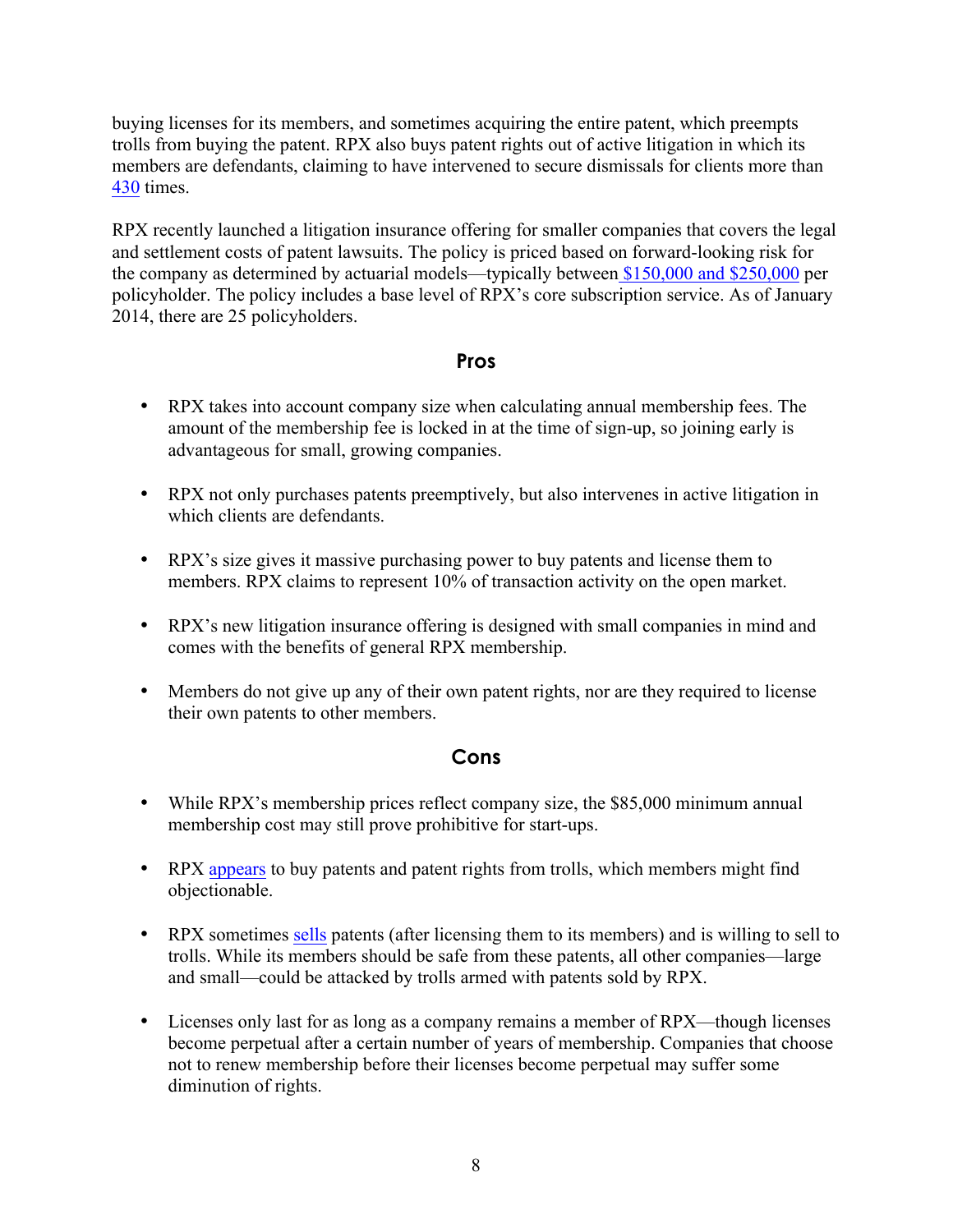- <span id="page-10-0"></span>• RPX's business model is bein[g challenged](http://about.bloomberglaw.com/law-reports/patent-trolls-hub-and-spokes-conspiracy-to-monopsonize-claims-survive-dismissal/) in court. A patent troll called Cascades Computer Innovation has sued RPX and some of its members alleging a conspiracy to "monopsonize" the market (that is, drive down the prices) for certain patents. These claims recently survived a motion to dismiss. However, the court later stayed the case for 120 days, noting that the outcome of the underlying patent litigation (that is, the possible invalidity of the patent) "has the potential to narrow substantially, or moot entirely, the antitrust issues."
- It is troubling for one entity to own so many patents. While RPX has promised never to assert or litigate the patents in its portfolio, its business model could change, and it might assert its patents through shell companies in a manner similar to [Intellectual Ventures.](http://www.stanford.edu/dept/law/ipsc/Paper%20PDF/Feldman%20&%20Ewing%20-%20Paper.pdf)

# **Patent Pledges**

Patent pledges are commitments that companies make to license their own patents in a particular way. Most of the pledges described in this paper are multilateral pledges through which companies opt into networks with other companies that have made the same pledge (for example, by promising not to offensively assert patents against any other member of the network that has made the same commitment). Pledges can also be made unilaterally, and any company can create its own pledge to license its own patents in a way that benefits open innovation—for example, by promising that the company will never assert its employees' patents offensively without each inventor's permission. Pledges offer a way for companies to continue to patent their inventions while assuring the public—and potential employees—that their patents will only be used for good.

## **The Defensive Patent License (DPL)**

#### **What It Is**

The [Defensive Patent License \(DPL\)](http://www.defensivepatentlicense.com/) is like a non-aggression pact for patents: companies commit to never asserting any of their patents offensively against any other company that has also committed to the DPL.

Berkeley Law Professor Jennifer Urban and New York University Law Professor Jason Schultz have been developing the DPL since 2010. The DPL will be officially launched at a conference at Berkeley on November 7, 2014.

In the interest of full disclosure, representatives from Engine Advocacy, the Electronic Frontier Foundation, and the Open Invention Network who participated in preparing this paper also serve on the DPL Advisory Board.

#### **How It Works**

Any company can opt into the DPL network by pledging never to assert any of its patents against any other company in the DPL network, except defensively. By joining the DPL network, a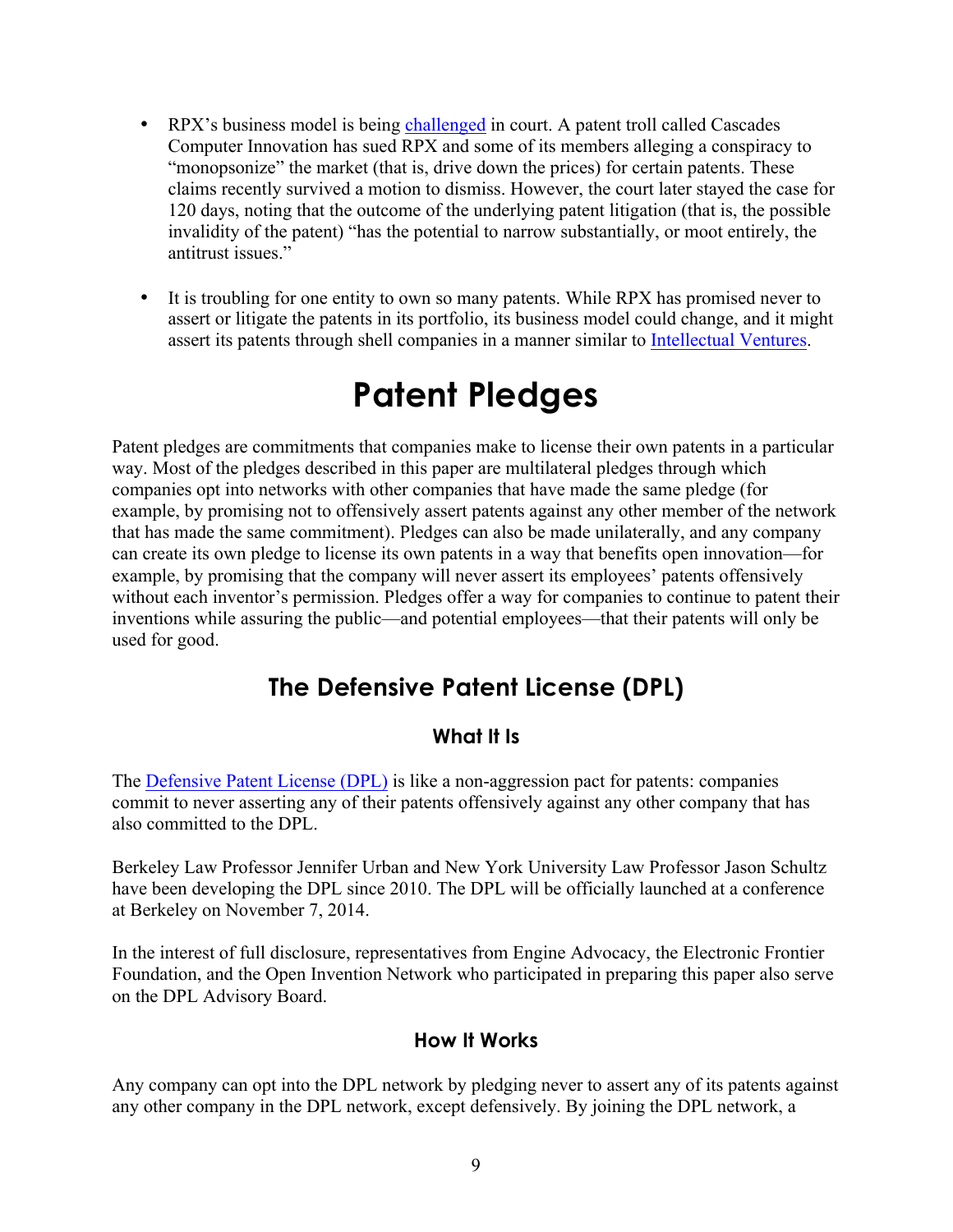company commits to offering any other DPL user a royalty-free license to any of its patents. Companies must dedicate all of their patents to the DPL in order to avoid the problem of members only contributing low-value patents. In return for this commitment, every DPL user is eligible to receive a royalty-free license to any patent in any other DPL user's portfolio.

These commitments only apply to other DPL users. Companies that have opted into the DPL may still offensively sue (or seek paid licenses from) anyone outside of the DPL network.

DPL commitments travel with the patent, so any future owners of a patent licensed under the DPL must continue to honor the DPL's terms for that patent.

Companies may choose to leave the DPL at any time. However, previous licensees still retain their royalty-free licenses to the patents of the former DPL member. Any royalty-free licenses that the departing company received under the DPL may be converted to paid licenses at fair, reasonable, and non-discriminatory terms at the discretion of the remaining licensors.

Committing to the DPL requires two steps: first, e-mailing defensive patent  $\omega$  gmail.com with a message declaring intent to license the company's entire patent portfolio under the DPL, and second, posting the commitment on a publicly accessible, indexed website controlled by the company.

#### **Pros**

- The DPL's requirement that licensees commit their entire patent portfolio makes it a serious, company-wide commitment to defensive patenting (unlike some patent pledges that have been limited to only a small subset of a company's patents). Joining the DPL sends a clear message to the public that the company is committed to defensive patenting and open innovation and does not wish to abuse the current patent system. Such a statement can attract both talent and positive publicity.
- Companies that join the DPL do not lose the ability to assert their patent portfolios against, or collect licensing fees from, non-DPL members.
- The DPL's structure is especially beneficial for members with small patent portfolios. However, large companies do still have an incentive to join the DPL network in order to avoid litigation from DPL members.
- Once a DPL license is attached to a patent, trolls will never be able to assert that patent against DPL members who have a license to the patent.
- There is no membership fee to join the DPL. To join, members simply need to pledge their own patent portfolio. (Of course, this is a different type of cost.)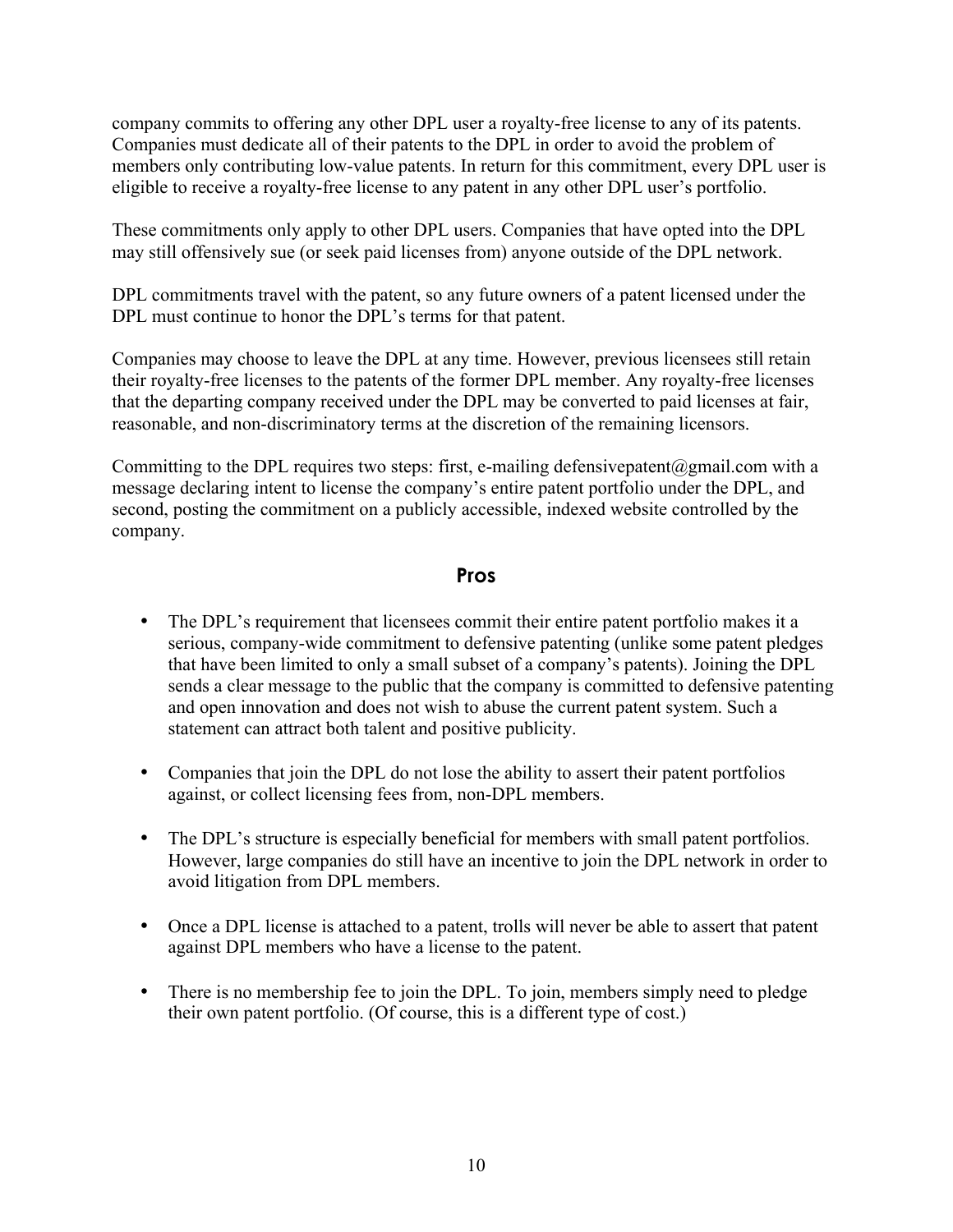#### **Cons**

- <span id="page-12-0"></span>• The DPL's requirement that licensees commit their entire patent portfolio means that larger companies with big portfolios may be reluctant to join. Some companies, particularly large corporations, may not be in a position to dedicate their entire patent portfolios to the DPL. Members are not allowed to "pick and choose" which patents become part of the DPL network.
- Patents bound by the DPL may be seen by investors or potential buyers as worth less than other patents since they cannot be wielded against any DPL member.
- Although trolls cannot assert DPL-licensed patents against DPL members, the DPL does not prevent trolls from asserting DPL-licensed patents against non-DPL members, nor does it provide protection from trolls armed with non-DPL patents.
- It is unclear whether courts will uphold the provision of the DPL that precludes future owners of the patent from asserting the patent against DPL members. It is possible that bankruptcy courts may be able to void DPL provisions on a patent that needs to be liquidated in order to satisfy creditors of the previous licensor, though DPL creators Urban and Schultz think this i[s unlikely.](http://papers.ssrn.com/sol3/papers.cfm?abstract_id=2040945)

## **Open Invention Network (OIN)**

#### **What It Is**

The [Open Invention Network \(OIN\)](http://www.openinventionnetwork.com/) is a company that acquires patents and patent applications and makes them available royalty-free to any entity that agrees not to assert its patents against the Linux system, effectively creating a "patent no-fly zone" around essential Linux technologies.

OIN was launched in 2005, and it[s members](http://www.openinventionnetwork.com/licensees.php) include Google, IBM, Philips, Sony, NEC, SUSE, and Red Hat.

In the interest of full disclosure, OIN participated in preparing this paper along with the Electronic Frontier Foundation and Engine Advocacy.

#### **How It Works**

OIN acquires [patents](http://www.openinventionnetwork.com/pat_owned.php) and patent applications in a multitude of technology areas and grants royalty-free, worldwide, nonexclusive, non-transferable [licenses](http://www.openinventionnetwork.com/joining-oin/) to any company that promises not to assert its own patents against the Linux system.

OIN undertakes diverse activities to reduce patent risk for its more than 750 licensees. In addition to receiving licenses to OIN's independent defensive patent portfolio, OIN licensees offer free patent licenses to one another on patents that relate to the [Linux system.](http://www.openinventionnetwork.com/pat_linuxdef.php) OIN adopted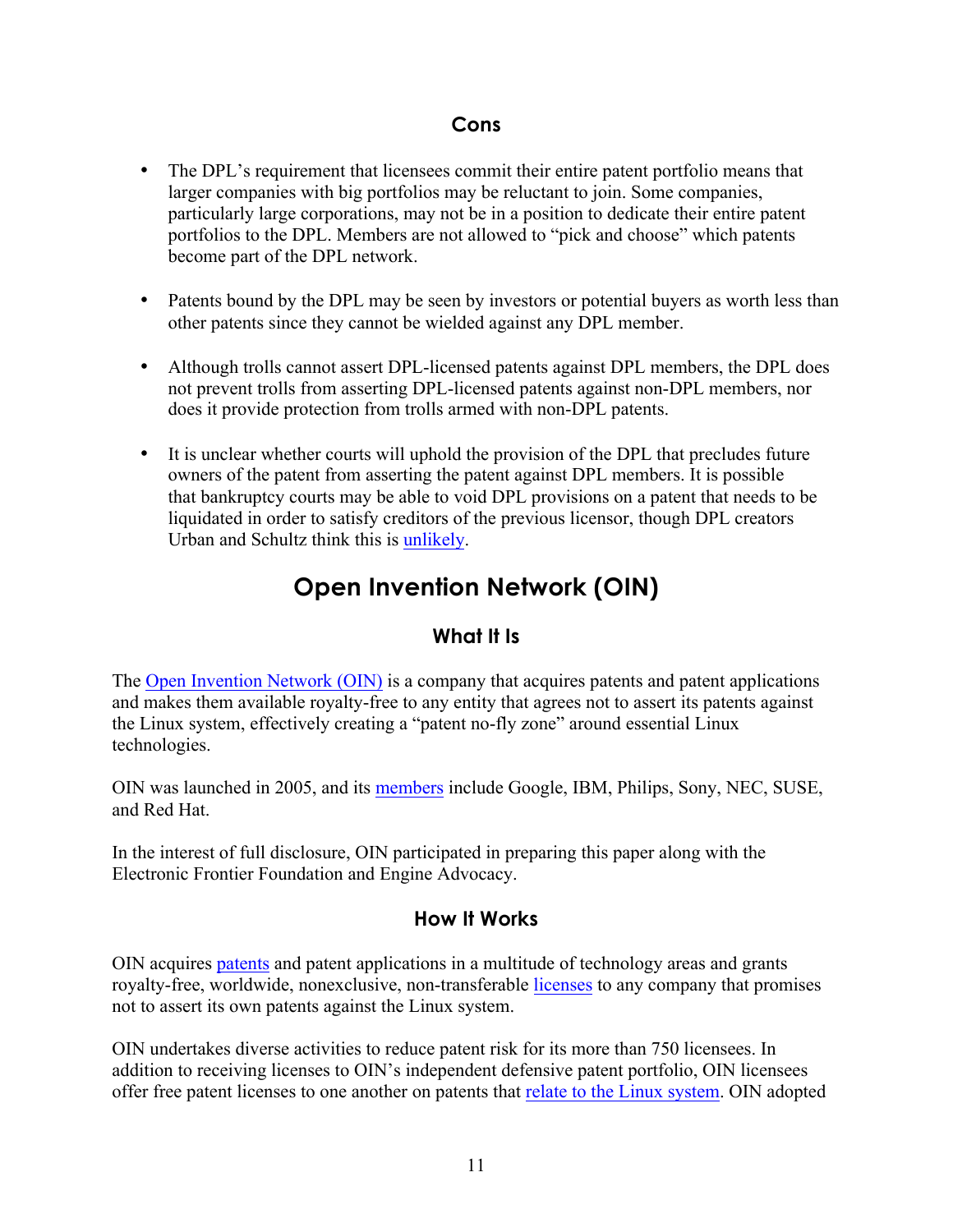<span id="page-13-0"></span>this model in order to protect the Linux platform, thereby enabling companies to feel secure making significant investments in Linux technologies.

#### **Pros**

- Joining the network is free.
- Joining OIN provides companies with licenses to all patents owned by other OIN licensees that relate to the Linux system.
- Joining OIN provides companies with a license to OIN-owned patents and applications that relate to non-Linux system areas such as software, wireless, networking, biometrics, security, and other technologies.
- Joining OIN makes a public statement that the company supports Linux and open innovation. This can attract potential employees as well as positive publicity from the open source community.

#### **Cons**

- OIN licensees are required to license their patents that relate to the Linux system to each other as part of a broad-based cross-license and a commitment to patent non-aggression within the defined scope of Linux.
- OIN's focus is on providing a safe, open environment for the Linux system. Thus, it does not extend into other technology areas.

## **Twitter's Innovator's Patent Agreement (IPA)**

#### **What It Is**

The [Innovator's Patent Agreement \(IPA\)](https://blog.twitter.com/2012/introducing-innovators-patent-agreement) is a patent assignment method developed by Twitter to guarantee its employees that if they assign an invention to Twitter, the patent will not be used to sue anyone offensively without the inventor's permission.

Twitter implemented the IPA in early 2013, applying it to all patents issued to its engineers in the past and present. Following Twitter's lead, companies like Jelly, Lift, Stack Exchange, and TellApart are also using the IPA.

#### **How It Works**

The IPA is different from other pledges in that it is actually a standard employee agreement that covers inventions assigned by employees to the company. To adopt the IPA, companies need only put a provision in invention assignment contracts stating that the company and employee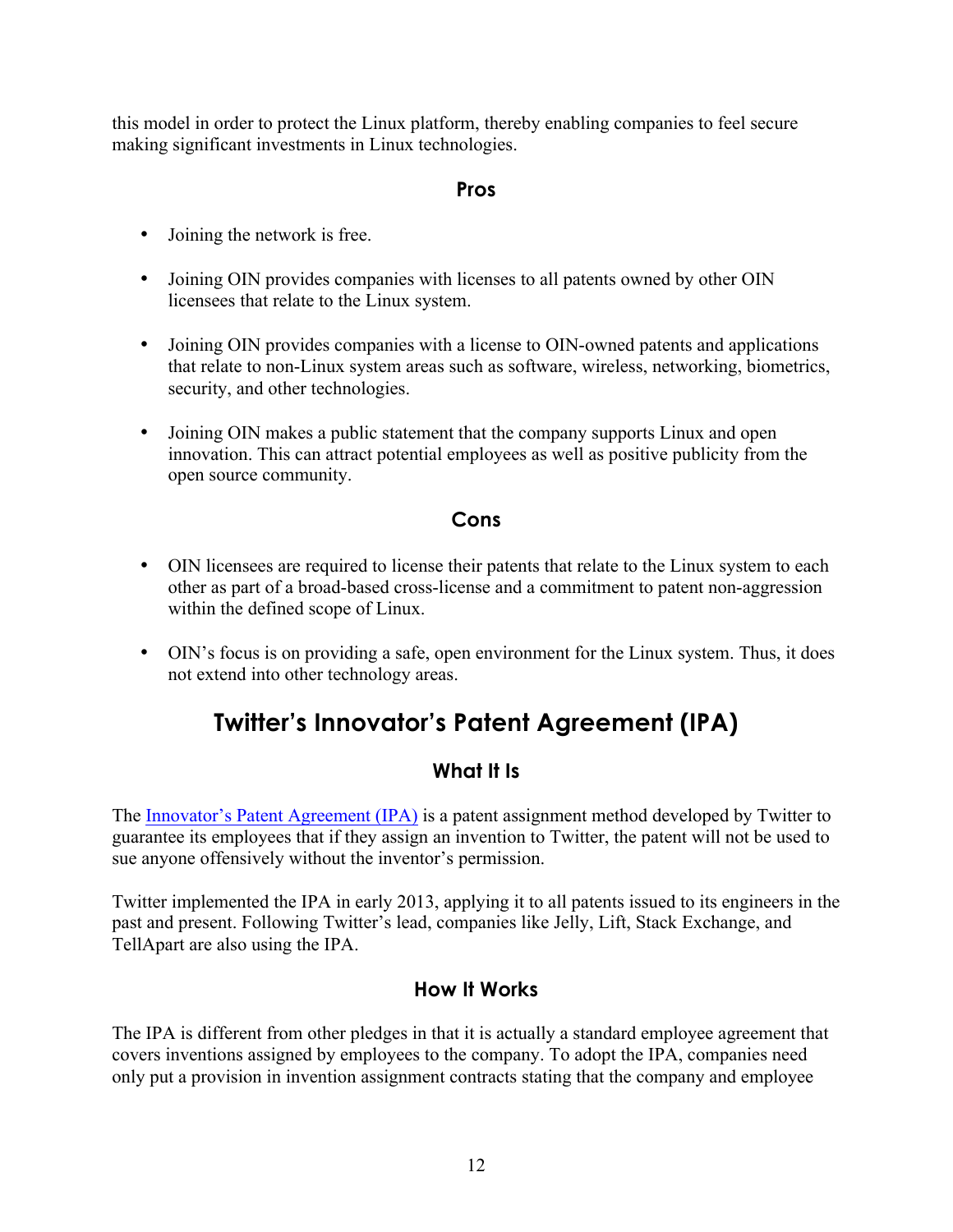agree that any invention assigned by the employee to the company will fall under the IPA, and file a copy of the IPA with any patent applications.

Under the IPA, companies may only use a patent for defensive purposes unless the company has the inventor's explicit consent to sue offensively. However, companies reserve the right to assert patents defensively if sued, as well as to pursue offensive litigation with the inventor's consent. Furthermore, the IPA broadly define[s "defensive" uses](http://techcrunch.com/2012/04/17/twitter-ipa-analysis/) of the patent to include offensively suing any entity that has asserted its own patents offensively in the past 10 years.

The IPA also precludes companies from selling patents to a third party that would then seek patent licensing fees without the inventor's consent. The IPA "travels with the patent," so even if a company were to sell the patent, the IPA's requirements would remain intact, and the new patent owner would have to seek permission from the inventor before asserting the patent.

As added protection for inventors, the IPA allows inventors to license their invention to anyone who has been sued in violation of the IPA. Thus, even if a subsequent patent owner were to defy its promise and sue offensively, the inventor would have the ability to end the lawsuit by granting a royalty-free license to any defendants.

#### **Pros**

- Companies retain the ability to use patents defensively, or offensively with the inventor's permission.
- When companies go bankrupt or sell their patent portfolios, their patents often fall into the hands of patent trolls. The IPA allows the inventor to continue to control how the patent is used so that patent trolls cannot use the invention to threaten the next generation of startups without the inventor's permission.
- Allowing employees to exercise some control over their inventions even after assigning the patents to the company is a perk that can both boost employee morale and attract engineers to the company.

#### **Cons**

- Patents bound by the IPA may be seen by investors or potential buyers as worth less than other patents because the ability to monetize the patent is subject to the consent of the inventor.
- The IPA could lead to internal conflict if a company wanted to pursue litigation but an inventor refused to consent.
- Inventors could still exercise control over patents assigned to the company even if they were to leave the company and go to a competitor.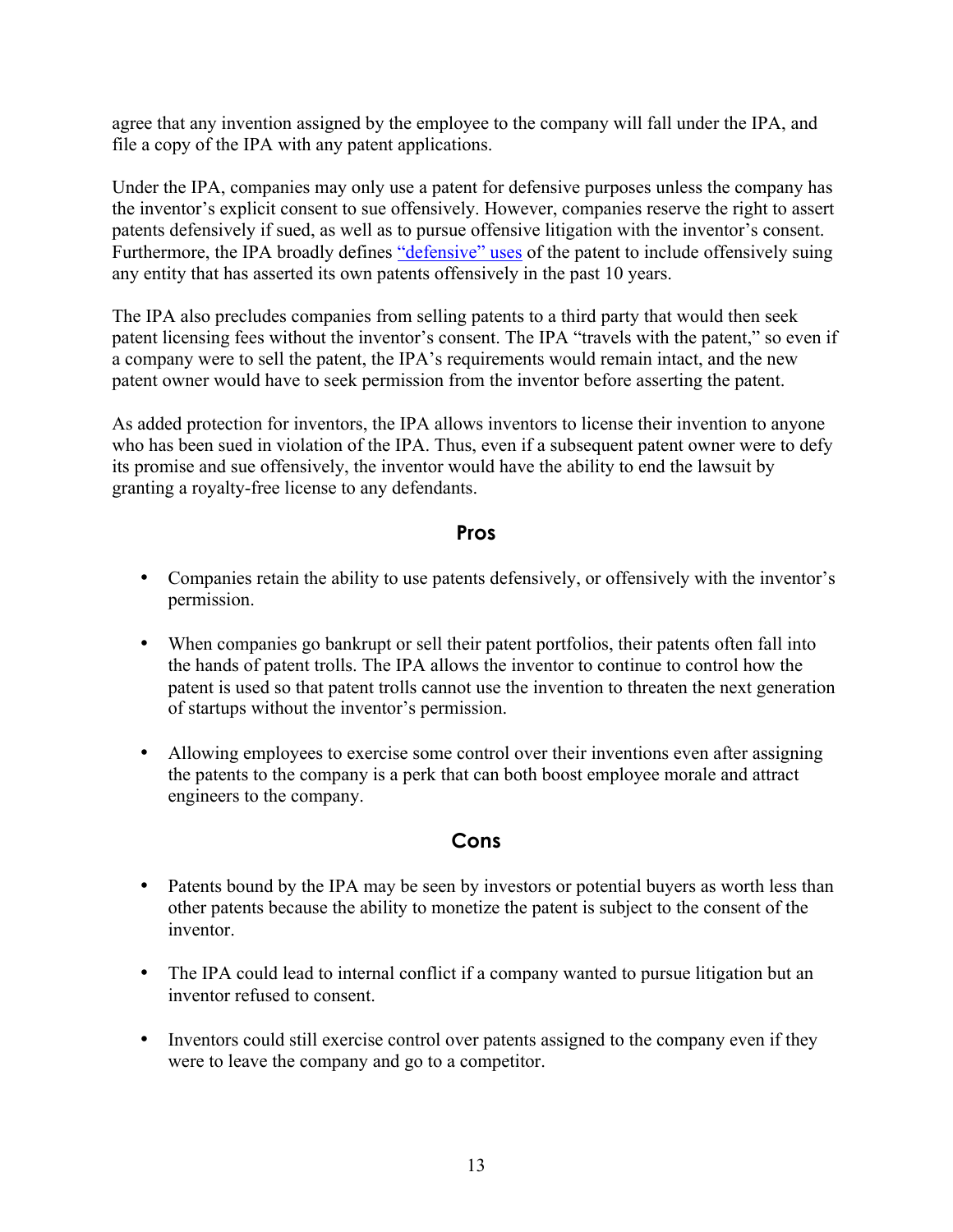- <span id="page-15-0"></span>• The IPA's definition of allowable "defensive" uses includes offensively suing any entity that has offensively asserted patents in the past 10 years, which greatly increases the number of companies that a holder of an IPA-licensed patent (including a troll) could target without the inventor's consent.
- As with the DPL, the IPA helps prevent certain patents from being asserted by trolls, but does not otherwise provide protection from trolls armed with non-IPA patents.
- In the event that Twitter were to sell a patent covered by the IPA, it is unclear whether courts would uphold the IPA provision that precludes future owners of the patent from asserting it without the inventor's permission. For example, it might be possible for a bankruptcy court to void IPA provisions on a patent that needed to be liquidated in order to satisfy creditors of the previous owner.

# **Google's License on Transfer (LOT) Agreement**

#### **What It Is**

Google is planning to launch the [License on Transfer \(LOT\)](http://www.google.com/patents/licensing/lot/) Agreement. Under the LOT, companies will license their patents to other LOT members, but the license to each patent will only become effective upon the patent's transfer to a third party.

#### **What It Is**

LOT participants will license their patents to all other members of the LOT network, but each license will only become effective if the patent owner transfers the patent to a third party. There will be two exceptions: when a transfer is made to another LOT user, or when a transfer is part of a legitimate spinout or change of control to a non-troll. Under these circumstances, the licenses will not become effective.

The LOT Agreement will be administered by an independent entity. There might be an annual fee to participate in LOT in order to cover the administrative costs of running the LOT program. The amount of the annual fee is not clear, but will not exceed \$20,000.

LOT users will be required to give six months' notice to [withdraw](https://docs.google.com/a/google.com/viewer?url=https://www.google.com/patents/licensing/doc/lot-overview-presentation.pdf) from LOT. To address the free rider problem, the withdrawing member would keep the LOT licenses it acquired during its membership period only if it had licensed a patent under LOT that had become effective during its participation.

According to Google, a set of well-known companies has already pledged to join LOT. To express interest in joining, e-mail LOT@google.com.

In addition to the LOT, Google has [proposed](http://www.google.com/patents/licensing/) several types of multi-party, self-help patent licensin[g approaches](http://www.google.com/patents/licensing/comparison/) that it hopes will reduce patent litigation and increase freedom to operate. Google's other proposals include a ["Non-Sticky Defensive Patent License,"](http://www.google.com/patents/licensing/dpl/non-sticky/) which would operate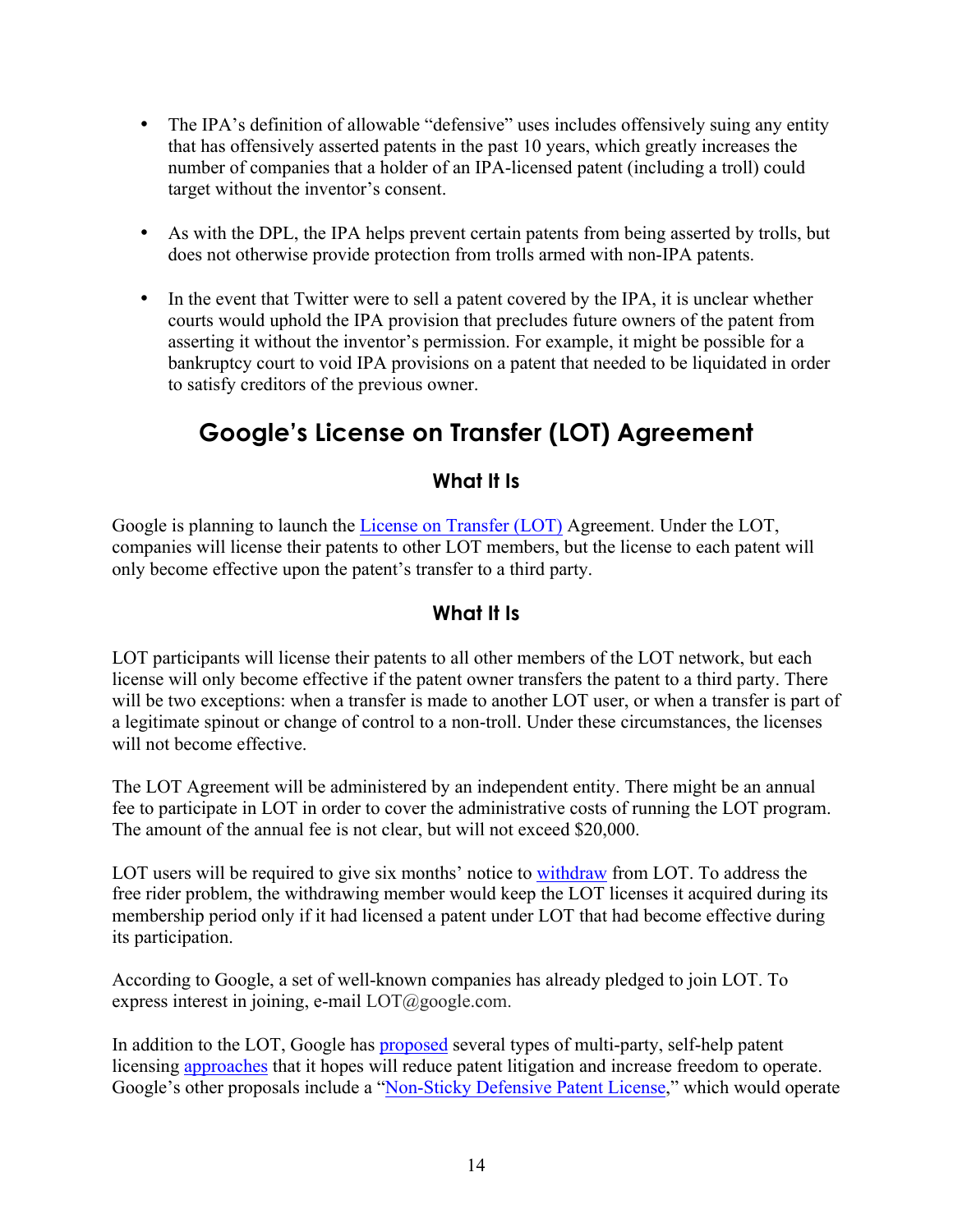in a manner similar to the DPL discussed above except that members would be able to withdraw from the pact at any time, at which point other members' licenses would expire.

#### **Pros**

- LOT companies will retain all patent rights and will be able to assert patents offensively against any company until the patents are transferred.
- Companies that make a certain number of contributions can leave the LOT and retain their royalty-free licenses, which addresses the free rider problem while allowing for flexibility to withdraw from the agreement.

#### **Cons**

- Companies would lose their LOT licenses if they decided to withdraw and had not transferred any patents that had been contributed to the LOT pool.
- There would be an annual administrative fee, though the amount of the fee is not yet clear. Depending on the fee and the number of patents licensed under LOT, joining may not be financially worthwhile for some companies.
- Patents bound by LOT could be seen by investors or potential buyers as worth less than other patents since they cannot be wielded against LOT members after transfer.
- A company that decides to withdraw may lose its licenses to LOT patents if the company has not contributed a patent license under LOT that has become effective.
- LOT is primarily designed to protect participants from privateering—a practice where an operating company sells patents to a troll hoping the troll will then attack its competitors. It does not protect from suits actually brought by other LOT participants. Because each license only becomes effective upon sale of the patent, LOT participants can sue each other directly for patent infringement.

# **Disclaimer**

This guide is for informational purposes only and does not constitute legal advice. The purpose of the guide is to provide a general description of the alternative patent licensing options available, but each factual situation is unique and requires individual consideration. Therefore, please do not act on this legal information alone; if you have any specific legal problems, issues, or questions, seek a complete review of your situation with a lawyer licensed to practice in your jurisdiction.